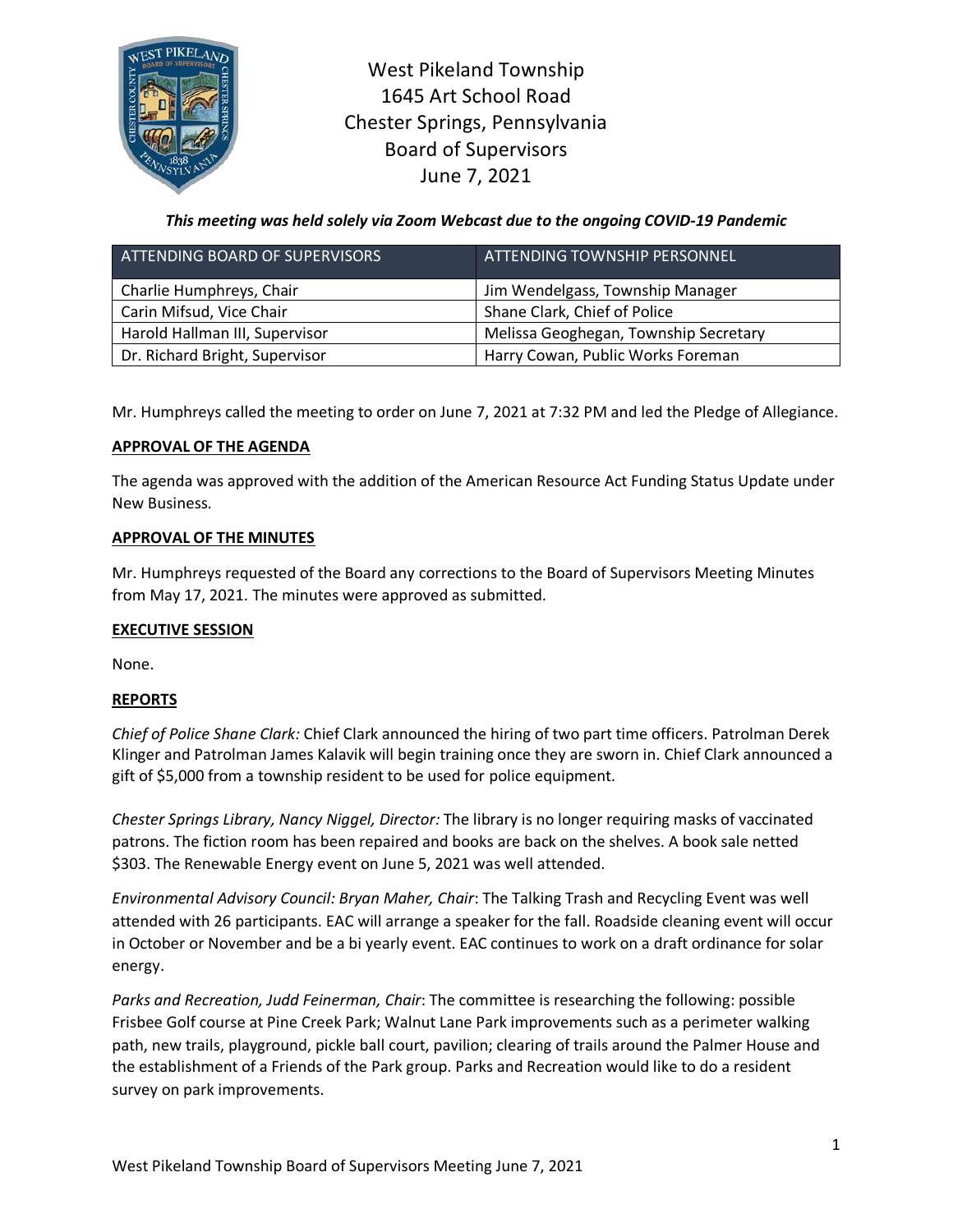

West Pikeland Township 1645 Art School Road Chester Springs, Pennsylvania Board of Supervisors June 7, 2021

## **PUBLIC COMMENT**

None.

#### **UNFINISHED BUSINESS**

**Storage Building.** A Work Session was held before the Board of Supervisors Meeting.

**Road Bids**. Township Engineer Ted Gacomis recommended approval of the lowest bidder, S. A. Macanga Inc. to repair the following roads: Meadow Creek Road, Creek Crossing Lane, Woodberry Lane, Patridgeberry Lane, Adelphia Lane, Bassett Lane and Balmoral Court. Ms. Mifsud motioned to accept the lowest bidder, S. A. Macanga Inc, not to exceed \$474,823.84. The motion was seconded by Dr. Bright and unanimously approved.

**Township Building Improvements**. The Board approved Township Manager Jim Wendelgass to secure quotes for painting and flooring for the township building.

### **NEW BUSINESS**

**Ash Trees on Township Property**. The Board directed Mr. Wendelgass to create a list of tree work necessary on township properties and secure bids.

**Anselma Crossing Land Development Extension Request**. Dr. Bright motioned to accept the Anselma Crossing Land Development Extension. The motion was seconded by Ms. Mifsud and unanimously approved.

**Draft Resolution in Support of PA Senate Bill 252**. Tabled until next meeting.

**Walnut Lane Park Grant**. Mr. Humphreys presented the award letter from the Chester County Commissioners.

**American Rescue Plan Funding for Townships**. The Township submitted the application to DCEP on June 3, 2021. There will be two funding increments, one in 2021 and one in 2022. Funds must be committed by 2024 and spent by 2026.

### **ANNOUNCEMENTS**

The next Board of Supervisors meetings are scheduled for Monday, June 21, 2021 at 7:30 PM and Tuesday, July 5, 2021 at 7:30pm.